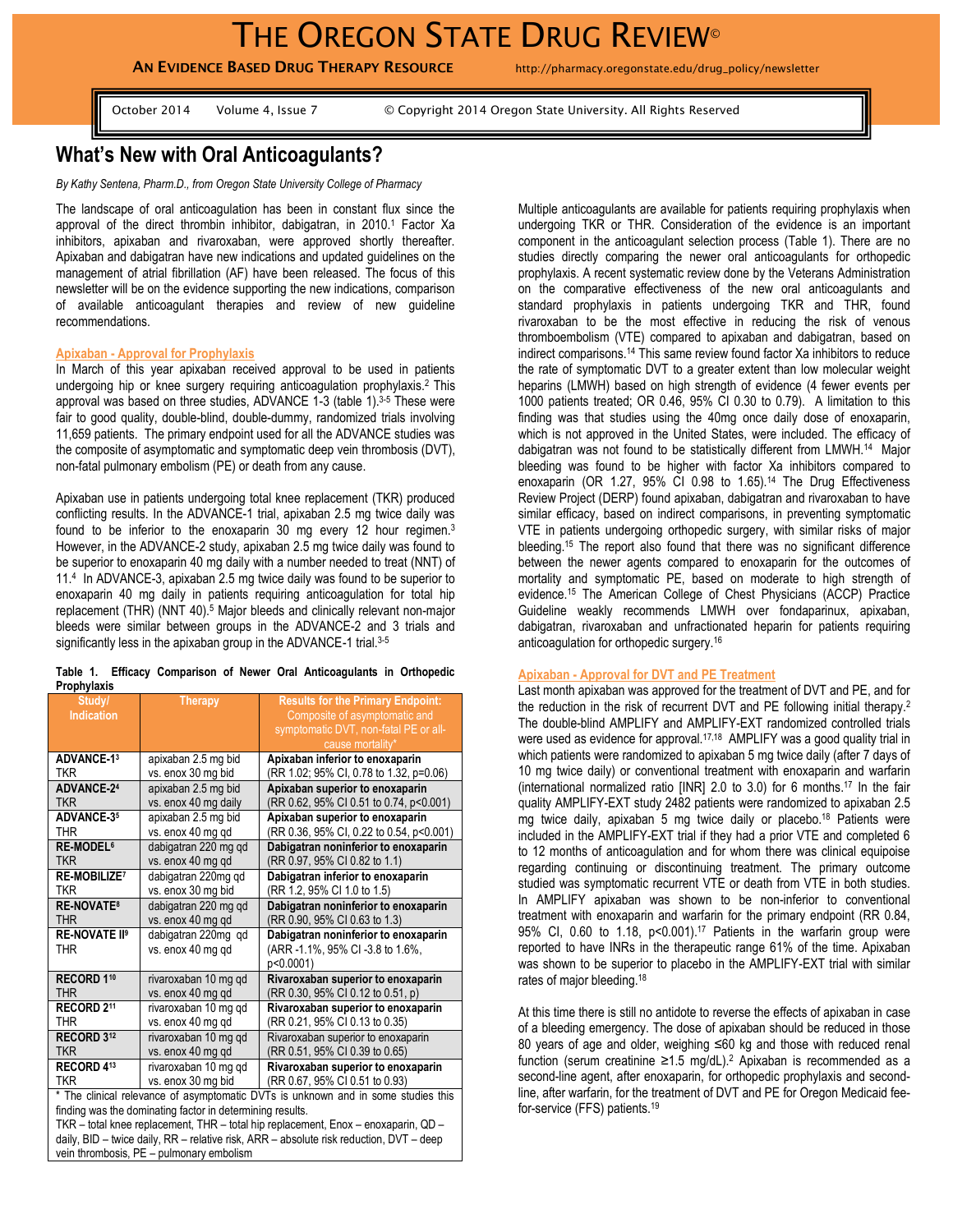## **Dabigatran - Approval for Treatment and Reduction in Recurrent DVT and PE**

Dabigatran 150 mg twice daily has received FDA approval for use in the treatment of DVT and PE in patients receiving 5 to 10 days of parenteral anticoagulation.<sup>1</sup> The RECOVER and RECOVER II studies were the main studies used to support this indication.20,21 RE-COVER and RE-COVER II were both non-inferiority studies comparing dabigatran 150 mg twice daily to warfarin (target INR 2-3), after initial parenteral anticoagulation for 5-10 days, for the acute treatment of DVT or PE in over 5000 patients.20,21

In both studies dabigatran demonstrated noninferiority to warfarin.<sup>20,21</sup> A pooled analysis of RE-COVER and RE-COVER II patients, found recurrent VTE rates to be similar with a HR of 1.09 (95%CI, 0.76 to 1.57).<sup>1</sup> Patients randomized to warfarin were in the therapeutic range 57-60% of the time.<sup>20,21</sup> Major bleeding rates were similar for dabigatran and warfarin. Baseline patient characteristics did not influence efficacy results to a significant extent, however, warfarin appeared to be more effective in patients under 60 years of age. For the outcome of clinically relevant bleeding, dabigatran demonstrated a significantly higher risk reduction in younger patients up to the age of 85 years.<sup>1</sup>

The fair quality RE-MEDY trial and good quality RE-SONATE trial were used for dabigatran's approval for reduction in risk of recurrent VTE in patients previously treated. 22,23 RE-MEDY compared dabigatran 150 mg daily to warfarin in 2,856 patients for a median duration of 128 days. Dabigatran was found to be noninferior to warfarin (HR 1.44, 95% CI 0.78 to 2.64, p=0.01 for noninferiority).<sup>22</sup> TTR for warfarin treated patients was 65%. Major bleeding was less with dabigatran but not significantly so. The composite endpoint of major or clinically relevant bleeding was significantly less with dabigatran. In the RE-SONATE trial dabigatran was found to be superior to placebo with higher rates of bleeding in the dabigatran group.<sup>23</sup>

Efficacy results for oral anticoagulants for the treatment of DVT and PE are presented in table 2. Limitations to the data complicate the comparisons of oral anticoagulants for the treatment of DVT and PE. Large inferiority margins (RE-MEDY), open-label study design (EINSTEIN-DVT) and lack of direct comparisons between the newer agents make it difficult to draw firm efficacy conclusions.22,24 Systematic reviews and guideline recommendations can be useful tools in analyzing comparative efficacy. The DERP report found moderate strength of evidence that mortality and recurrent VTE rates were similar between dabigatran and rivaroxaban compared to warfarin.<sup>15</sup> The ACCP Practice Guidelines recommend warfarin over LMWH, dabigatran and rivaroxaban for long-term treatment of DVT and PE.<sup>16</sup>

As with all the newer oral agents, there is no antidote for dabigatran in the event of a bleeding emergency. Dabigatran has been associated with dyspepsia resulting in tolerability issues. In Oregon Medicaid FFS patients, warfarin is the preferred treatment for DVT and PE with apixaban, dabigatran and rivaroxaban available as second-line options if clinical criteria are met.<sup>19</sup>

# **Table 2. Clinical Trials of Newer Oral Agents for Treatment of VTE**

| Table 2. Olimbar Thais Of Nowel Oral Agents for Treatment Of Vie |                 |                                              |  |  |  |  |
|------------------------------------------------------------------|-----------------|----------------------------------------------|--|--|--|--|
| <b>Study</b>                                                     | <b>Therapy</b>  | <b>Results for the Primary Endpoint:</b>     |  |  |  |  |
|                                                                  |                 | Recurrent VTE or death related to VTE        |  |  |  |  |
| <b>AMPLIFY17</b>                                                 | apixaban 5 mg   | Apixaban noninferior to conventional therapy |  |  |  |  |
|                                                                  | bid vs. CT      | (RR 0.84; 95% CI, 0.60 to 1.18, p<0.001)     |  |  |  |  |
| <b>AMPLIFY-</b>                                                  | apixaban 2.5 mg | Apixaban superior to placebo                 |  |  |  |  |
| <b>EXT18</b>                                                     | bid vs. placebo | (RR 0.33, 95% CI 0.22 to 0.48, p<0.001)      |  |  |  |  |
|                                                                  | apixaban 5 mg   | Apixaban superior to placebo                 |  |  |  |  |
|                                                                  | bid vs. placebo | (RR 0.36, 95% CI 0.25 to 0.53, p<0.001)      |  |  |  |  |
| RE-COVER <sup>20</sup>                                           | dabigatran 150  | Dabigatran noninferior to conventional       |  |  |  |  |
|                                                                  | mg bid vs. CT   | therapy                                      |  |  |  |  |
|                                                                  |                 | (HR 1.10, 95% CI, 0.65 to 1.84, p<0.001)     |  |  |  |  |
| <b>RE-COVER</b>                                                  | dabigatran 150  | Dabigatran non-inferior to conventional      |  |  |  |  |
| II <sup>21</sup>                                                 | mg bid vs. CT   | therapy                                      |  |  |  |  |
|                                                                  |                 | (RR 1.08, 95% CI 0.64 to 1.80, p<0.001)      |  |  |  |  |
| REMEDY <sup>22</sup>                                             | Dabigatran 150  | Dabigatran noninferior to warfarin           |  |  |  |  |
|                                                                  | mg qd vs.       | (HR 1.44, 95% CI 0.78 to 2.64, p=0.01)       |  |  |  |  |
|                                                                  | warfarin        |                                              |  |  |  |  |



Conventional therapy (CT) – enoxaparin + warfarin, QD – daily, BID – twice daily, RR – relative risk, HR- hazard ratio

## **AHA/ACC/HRS Guidelines Updated**

The America Heart Association, American College of Cardiology and the Heart Rhythm Society collaborated on an updated guideline for the management of AF (Table 3).<sup>26</sup> This guideline utilizes the CHA2DS2-VASc scoring system, which helps to better identify those patients at low risk of stroke and appropriate candidates for anticoagulation. Warfarin is recommended with higher certainty than the newer oral anticoagulants (table 3). If an anticoagulant is indicated, therapy should be based on a discussion of risk versus benefit and patient's preference (Class I, LOE C).<sup>26</sup> Due to limited long term data, concerns over a lack of an antidote for the new oral agents and tolerability issues, warfarin is the preferred treatment for AF in Oregon Medicaid FFS patients.<sup>19</sup>

#### **Table 3: AHA/ACC/HRS Drug Therapy Recommendations for AF<sup>26</sup>**

| <b>Recommendation*</b>       | <b>Indication</b>                                         | Therapy                | LOE** |
|------------------------------|-----------------------------------------------------------|------------------------|-------|
| Class I                      | Prior stroke. TIA or                                      | Warfarin               | Α     |
|                              | CHA <sub>2</sub> DS <sub>2</sub> -VAS <sub>c</sub> ≥2     | Dabigatran             | B     |
|                              |                                                           | Rivaroxaban            | B     |
|                              |                                                           | Apixaban               | B     |
| Class IIa                    | CHA <sub>2</sub> DS <sub>2</sub> -VAS <sub>c</sub> ≥2 and | Warfarin               | B     |
|                              | end-stage chronic                                         |                        |       |
|                              | kidney disease or                                         |                        |       |
|                              | hemodialysis                                              |                        |       |
| Class IIb                    | Nonvalvular AF and                                        | No treatment,          | С     |
|                              | CHA <sub>2</sub> DS <sub>2</sub> -VASc of 1               | anticoagulants or ASA  |       |
| Class IIb                    | CHA <sub>2</sub> DS <sub>2</sub> -VASc ≥2 with            | Clopidogrel +          | B     |
|                              | coronary                                                  | anticoaqulants but not |       |
|                              | revascularization                                         | ASA                    |       |
| <b>Class III: No benefit</b> | AF and end-stage                                          | Dabigatran             | B     |
|                              | chronic kidney disease                                    | Rivaroxaban            | B     |
|                              | or on hemodialysis                                        |                        |       |
| Class III: Harm              | <b>Mechanical Heart</b>                                   | Dabigatran             | B     |
| $\sim$ $\sim$ $\sim$         | Valves                                                    | .                      |       |

\* The class of recommendation estimates the size of the treatment effect (Class I being stronger and Class III being of no benefit or harmful).

\*\* The level of evidence refers to the estimate of certainty of the treatment effect.  $ASA - aspirin$ ,  $AF - atrial fibrillation$ ,  $CHA<sub>2</sub>DS<sub>2</sub>-VASC - scoring system that predicts$ stroke risk, LOE- level of evidence, TIA- transient ischemic attack, VTE- venous thromboembolism

### **Conclusions**

Multiple anticoagulants options are available for those patients in need of anticoagulation. There are limited direct comparisons to guide decisionmaking strategies. Anticoagulant selection should be based on the consideration of the evidence, as well as patient characteristics. Guidance on optimal anticoagulant management will continue to evolve as more evidence and experience in the general population is gained.

*Peer Reviewed By: Jack McAnulty, MD, Cardiologist, Legacy Health and Colleen Colley, Pharm.D., Anticoagulation Program Manager, Portland VA Medical Center.*